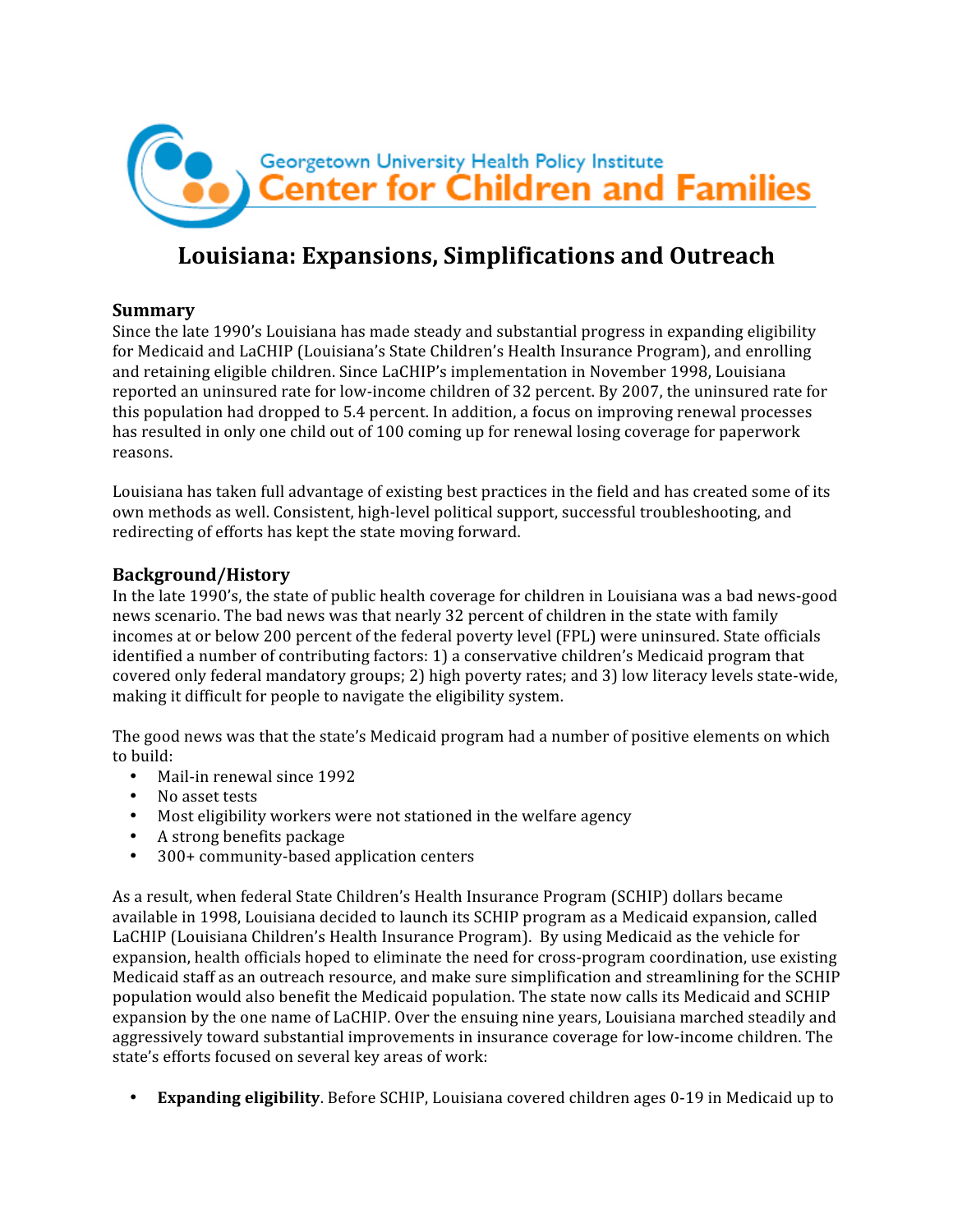133 percent of the FPL. Work was undertaken to increase coverage to more children by expanding eligibility. By January 2001 the state had expanded coverage up to 200 percent of the FPL. In 2008, the state implemented a separate SCHIP program up to 250 percent of the FPL. The state does not provide health coverage to immigrants who are not eligible for coverage under Medicaid/SCHIP.

- **Increasing retention.** While enrollment was expanding, health officials noted a simultaneous "hole in the bucket" effect on the other end: high levels of case closure at renewal (exceeding, at times, the number of new children enrolled). In April 2000, the Louisiana Department of Health and Hospitals, Bureau of Health Services Financing (BHSF; the agency that administers LaCHIP) began considering ways to implement new clarification of existing ex parte law, which requires states to base renewals "to the maximum extent possible" on information already known to the agency. In October 2001 a retention analysis report commissioned by BHSF laid out a blueprint for a multi-faceted response to this problem.
- **Pursuing aggressive outreach.** LaCHIP, with state agencies and other partners, undertakes substantial statewide outreach efforts throughout the year.

# **Support/Opposition**

#### **Support**

Over the years, Louisiana's steady progress can be attributed to a number of factors**.**

- **Consistent high-level political backing.** Leadership in the Department of Health and Hospitals—by Secretaries David Hood (1998‐2003) and Dr. Fred Cerise (2003‐2007), and LaCHIP director Ruth Kennedy—combined with strong bipartisan gubernatorial support first by Republican Mike Foster (1996‐2004) and then Democrat Kathleen Babineaux Blanco (2004‐2008)—to help garner continued support.
- **A strong and wide base of support.** Champions of these efforts in Louisiana have included, among others, a range of state children's advocacy groups, the Robert Wood Johnson Foundation's Covering Kids & Families coalition, many individual state legislators, and the Louisiana State Superintendent of Education (1996‐2007), the late Cecil Picard, who strongly believed in the link between health and educational outcomes.
- **A range of effective arguments.** State officials and advocates made the case for improving coverage—and the specific strategies for getting there—in a number of different ways, including: establishing the link between health and educational outcomes and between health and poverty; underscoring that investment in primary and preventive care would result in a healthier population and reduced health care costs for the state when children reached adulthood; and reminding the public that covering children is inexpensive when compared with costs for other population groups.

# **Opposition**

In 1998, there was considerable debate in the Louisiana Legislature about LaCHIP, leaving many to wonder whether the state would even implement this optional program. While legislation authorizing the creation of LaCHIP was eventually enacted, some representatives in the Louisiana Legislature opposed it, principally based on concerns about big government, crowd‐out of private insurance, and sustainability in the absence of on‐going federal support. However, given the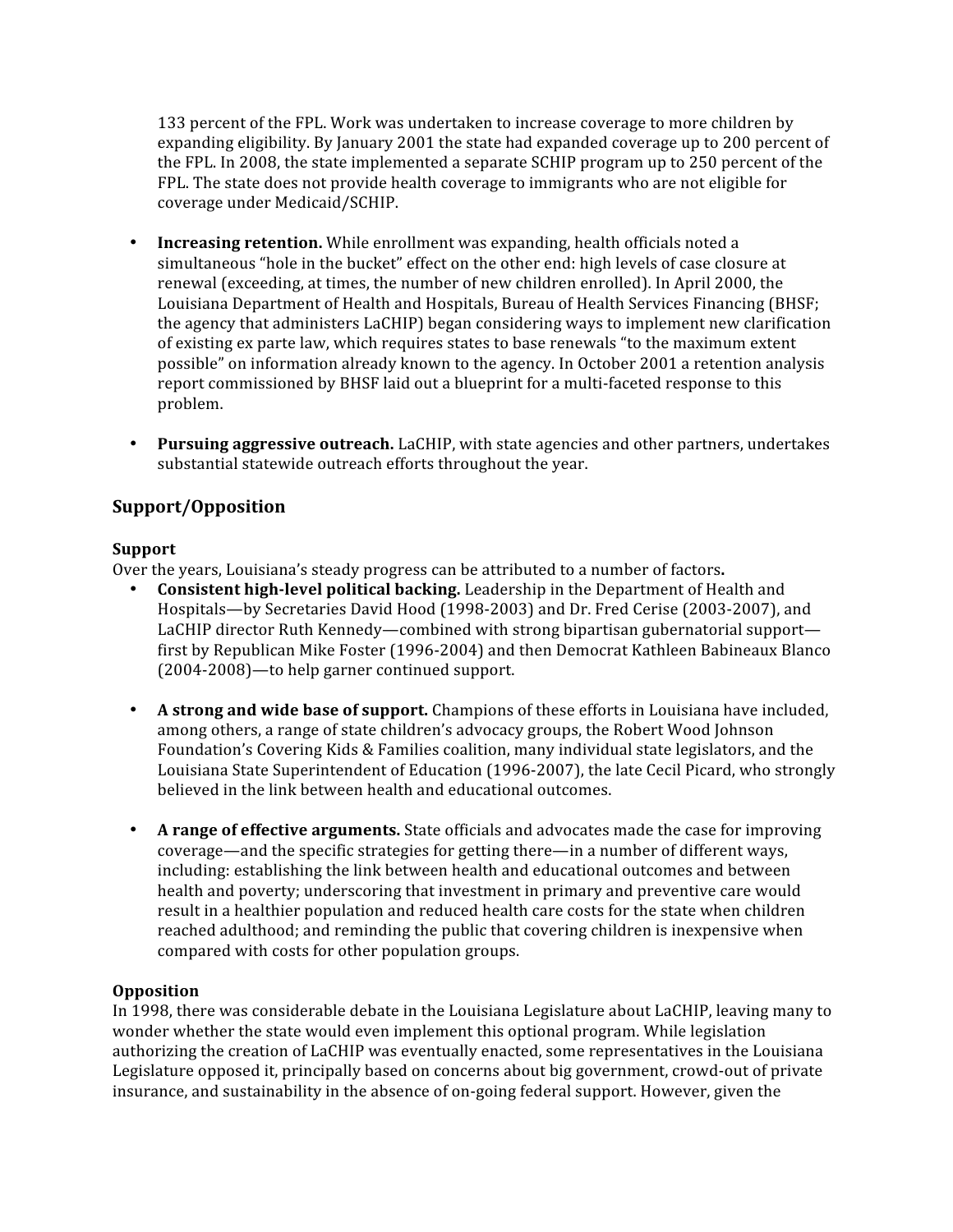program's success, there has been no subsequent political opposition to eligibility expansions and program changes.

#### **Program Elements**

Louisiana officials identify three prerequisites for increasing enrollment in LaCHIP (the state's combined Medicaid and SCHIP): 1) eligibility expansion; 2) simplification of initial enrollment and renewal procedures; and 3) aggressive outreach.

**1. Eligibility Expansion**. Louisiana adopted a three‐phase plan that gradually raised the eligibility threshold from 133 percent of the federal poverty level (FPL) in the first year, to 150 percent in the second year, to 200 percent by January 1, 2001. The Medicaid expansion model was retained without cost‐sharing even as new cohorts of children and families became eligible. In October 2007, the state enacted Act 407, Louisiana Children and Youth Health Insurance Program that expanded coverage through a separate program for families earning up to 300 percent of the FPL, with financial participation required on a sliding scale.

However, as a result of the August 17 directive from the Centers for Medicare and Medicaid Services (CMS), which places restrictions on states' ability to expand coverage using federal funds, Louisiana has had to scale back its initiative. CMS approved an expansion up to 250 percent of the FPL gross income (the state had intended to use the same deductions as their Medicaid and SCHIP programs) with a 12‐month waiting period. Approval was received on February 27, 2008 and the program was implemented June 2008.

**2.** Procedural simplifications and improvements. LaCHIP sought to build on an already‐ simplified enrollment process by further minimizing paperwork and requirements wherever possible. For example, the state adopted a literacy-tested application, which has been reduced from 14 to three pages, as well as a simplified renewal form. Louisiana also implemented simplification and improvement activities in some key areas.

Changing the eligibility determination culture: Through intensive "internal marketing" Louisiana shifted the thinking of its eligibility workers—helping them see the integral role they played in reducing the number of uninsured children in the state. Caseworkers were trained on the health and financial consequences of being uninsured, on why families may fail to respond to requests for information, and on barriers to enrollment and retention from the family's point of view. As a result, the state now puts a premium on enrolling and retaining eligible children, rather than on minimizing enrollment.

Streamlining the eligibility verification process:

- Ex parte reviews are used to verify eligibility at enrollment and renewal by using income, household, residency, citizenship, child support and age data, as well information from other programs such as TANF cash assistance, Food Stamps, and Social Security Income.
- · Self‐declaration of citizenship and residence is allowed, though curtailed by the passage of the federal Deficit Reduction Act in 2006 which requires applicants to present original and/or certified proof of their citizenship and identity. Louisiana increased Medicaid eligibility staff's access to online vital records to address the new citizenship documentation requirement.
- · 12 months continuous eligibility guarantees a full year of coverage regardless of changes in family circumstances. This policy also decreases the number of renewals an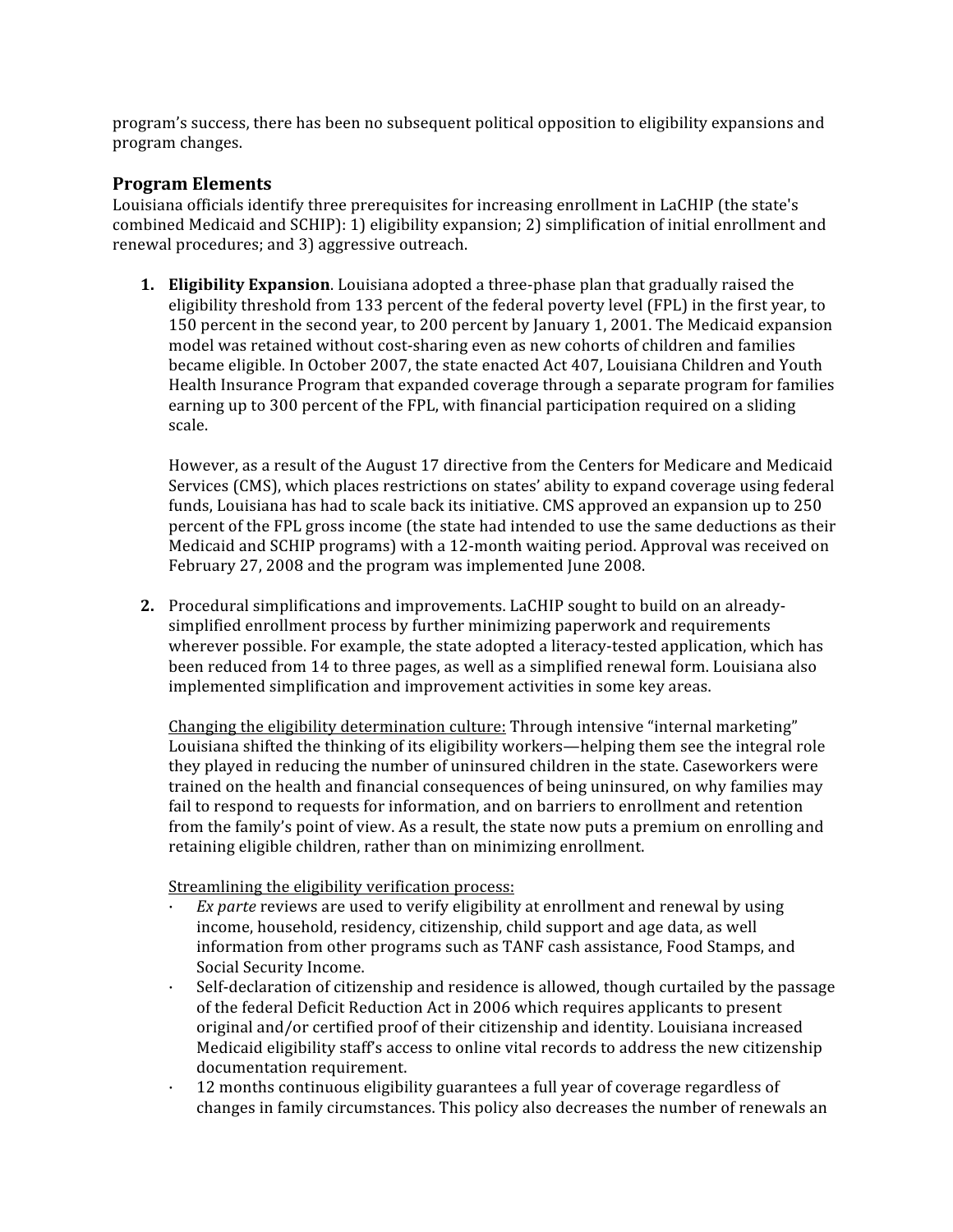eligibility worker must do each year.

- · Social Security cards are not requested if the number is provided and matched against Social Security Administration records.
- · Income documentation was reduced from 8 weeks to 4 weeks. In addition, coverage can be retained without paperwork as long as wage information in the Department of Labor's database verifies eligibility.
- · Income verification is sought from employers by phone and/or fax, as opposed to in writing.

Improving general operations to support simplified enrollment and retention:

- · New closure and ex parte renewal codes were established so progress and outcomes in the 45 local offices across the state could be closely monitored. State officials believe this data is a prerequisite to improving retention rates.
- Procedures were put in place to track children rather than cases, i.e., to track actual renewal outcomes.
- **3. Aggressive follow-up and outreach.** Outreach has been institutionalized in LaCHIP. Whether conducted by individual eligibility caseworkers, supervisors or managers, or as part of an intensive statewide campaign that involves other stakeholders, the agency focuses on staying connected to participating families.

Standard case management practice includes:

- Multiple follow-up telephone calls when renewal forms are not returned.
- · Contact by phone prior to case closure.
- Making calls outside traditional office hours.
- · Confirming and updating contact information whenever there is communication with a family.
- · Mailing an additional renewal form with advance notice of closure.
- · Telephone reviews of eligibility without the need for a signed renewal form.
- Supervisory review of all procedural closures.

Louisiana's outreach initiatives have included:

- · In partnership with the State Department of Education, an annual "back to school" media blitz and enrollment drive including distribution of more than 900,000 flyers with school lunch applications in all public, parochial, and charter schools.
- · Widespread distribution of the LaCHIP application form in community locations such as Community Action Agencies, hospitals, clinics, physician's offices, churches, WIC Clinics, and Head Start centers.
- · Application assistance is available not only in the state's 45 eligibility offices, but from more than 400 community-based organizations and providers across the state. These partners receive a small state stipend for applications submitted.
- · 800+ statewide Medicaid managers, supervisors, eligibility caseworkers, and clerical staff engaged as major players in outreach. Staff brainstorm and implement regional outreach plans, organize and conduct local meetings, tell friends, family, neighbors, and acquaintances about LaCHIP, and distribute application forms.
- · Eligibility staff working out in the community use laptops equipped with wireless access to the state's computerized eligibility system. This enables them to complete applications, check people's status, and update case information in the community.
- $\cdot$  A "24/7" voice response system through which callers can request an application, make status inquiries, complete renewals, and get information about benefits.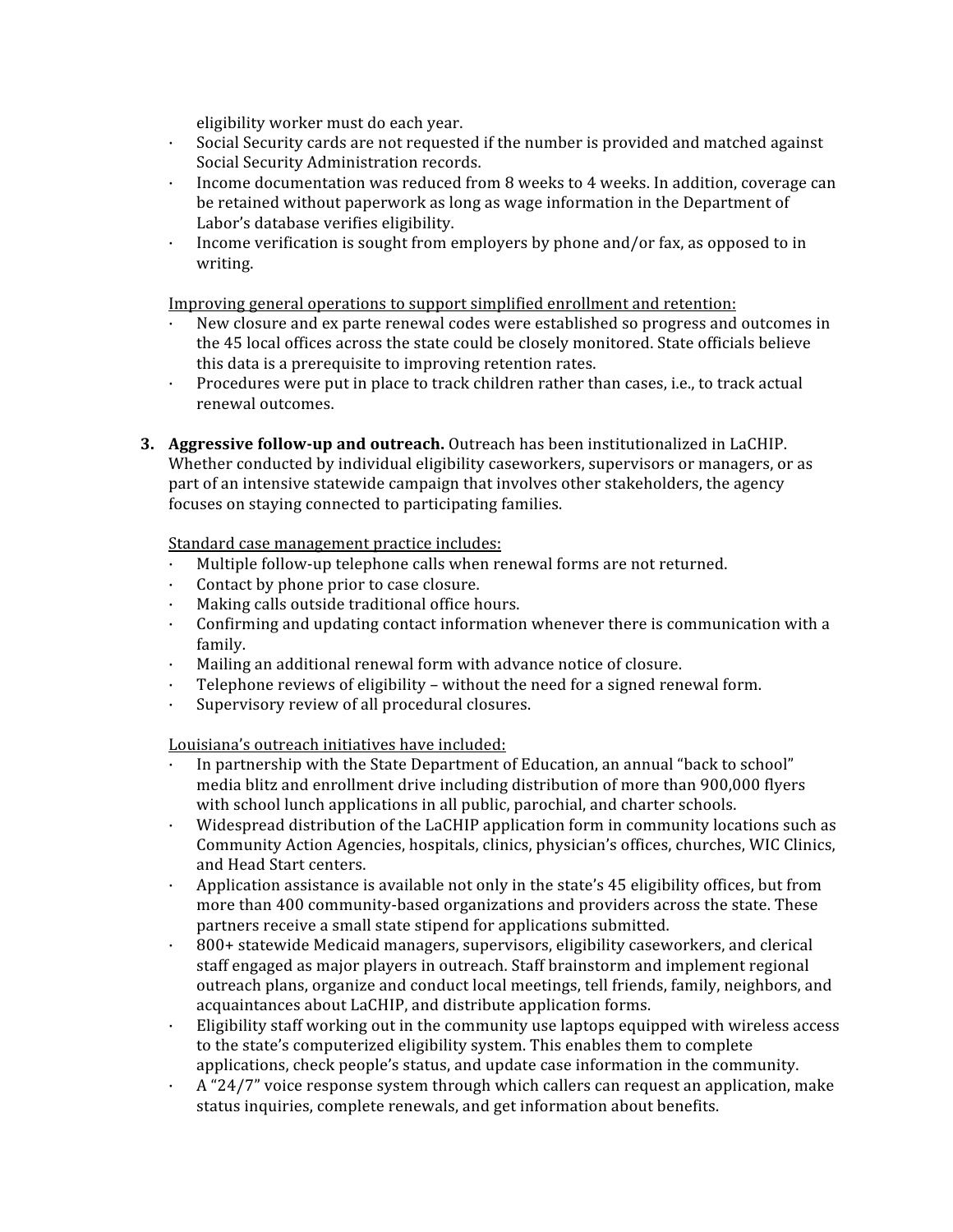· A focus on regions with the highest rate of uninsurance, particualry Northwest Louisiana parishes that have high numbers of eligible but uninsured children and pronounced racial disparities. The state dramatically increased outreach hours and activities there, and out‐stationed more eligibility workers.

# **Funding**

Louisiana has faced budget deficits for many years and so has not had substantial additional dollars to devote to LaCHIP improvements, marketing, and outreach. However, state officials report that savings from administrative changes (e.g., a significant reduction in postage due to telephone and electronic processing of applications and renewals) have helped offset additional costs.

# **Results**

Louisiana's steady and multi-faceted efforts to enroll and retain children in public health insurance coverage have yielded concrete results.

According to the Louisiana Health Interview Survey:

- In 2007, 5.4 percent of children in the state were uninsured, a decrease from 7.6 percent in 2005. While officials believe the decline in uninsured children is partly attributable to population shifts (due to Hurricanes Katrina and Rita), history shows that the programs have been successful in covering children. In fact, when LaCHIP was implemented in 1998, the state reported a 32 percent uninsurance rate for low‐income children. In addition, until the new federally‐required citizenship documentation requirements were enacted, there had been net increases in enrollment in LaCHIP every month since May 2000.
- From 2005 to 2007, there has been a notable increase in awareness of LaCHIP. Among all households, awareness increased from 43 percent to 64 percent; in households with children, it increased from 61 percent to 78 percent; in households with children below 200 percent of poverty, from 66 percent to 81 percent.

In addition, efforts to improve policy and practice have had a direct impact on the way business is accomplished. According to state officials, data show that:

- Only one child out of 100 coming up for renewal looses LaCHIP for paperwork reasons, nearly eliminating coverage gaps for children.
- About 88 percent of children have their ongoing eligibility verified and renewed without a renewal form.

# **Lessons Learned**

Louisiana's successes have been the result of a number of key factors, including:

- Client data systems, like food stamps, etc., that can share information across programs.
- Trusting relationships among participating agencies.
- Availability of office-by-office data on outcomes to determine whether or not policies and practices put in place at the state level are in practice on the ground.
- Ongoing reviews of existing policies and procedures.
- Acknowledgement and recognition of good outcomes.
- Empowerment of local eligibility offices in designing ongoing improvements.
- An incremental approach to implementing changes in eligibility and administrative practice.
- In-person follow-up, on a case-by-case basis.

# **Contacts**

Ruth Kennedy Medicaid Deputy Director/LaCHIP Director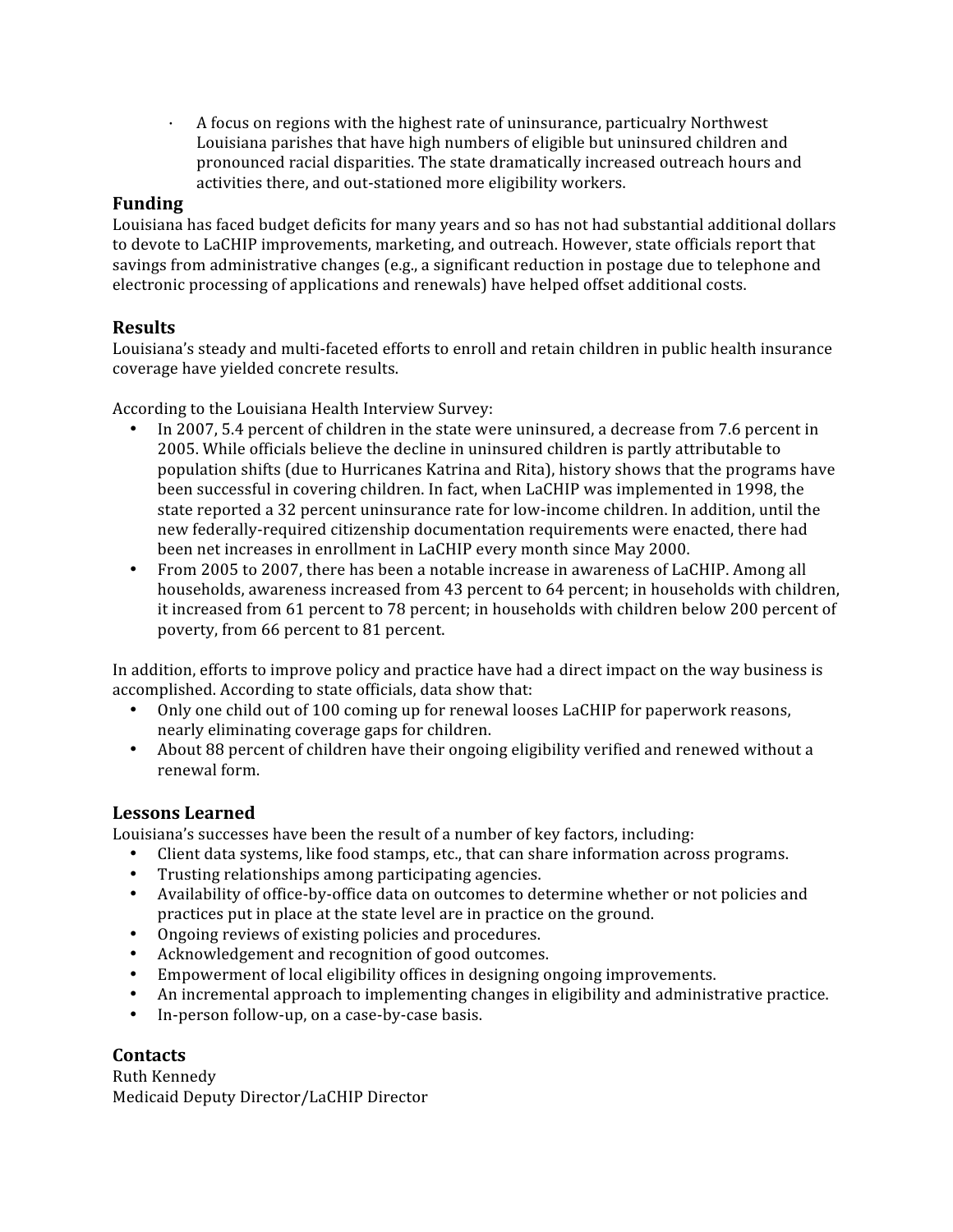Louisiana Department of Health & Hospitals 225‐342‐3032 rkennedy@dhh.la.gov

Kyle C. Viator Director of Operations ‐ LaCHIP Louisiana Department of Health & Hospitals 225‐342‐6043 kviator@dhh.la.gov

Don Gregory Director of Field Operations Louisiana Department of Health & Hospitals 225‐342‐5716 dgregory@dhh.la.gov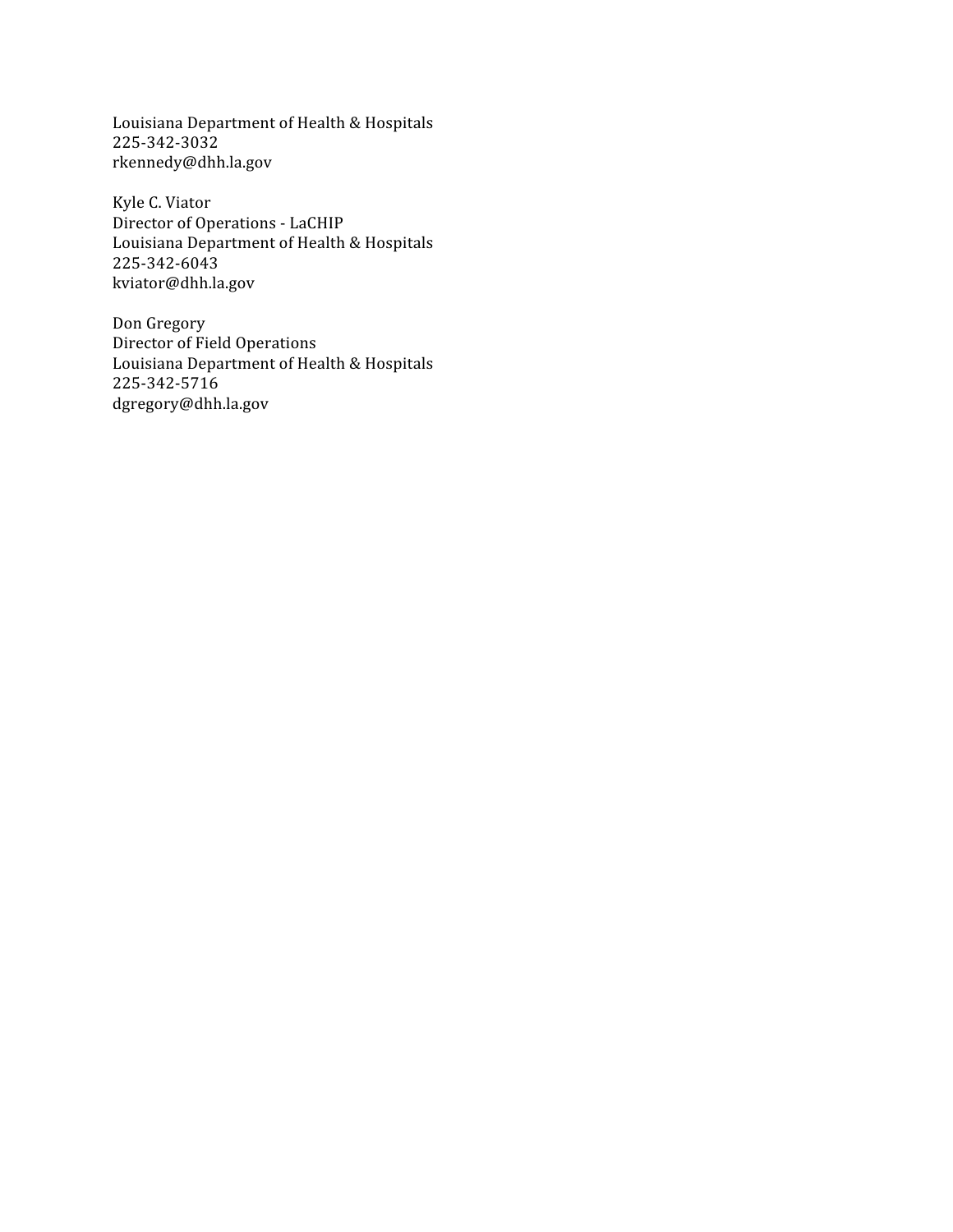# **Louisiana's Children's Health Insurance Program At a Glance**

| <b>Program Element</b>                   | <b>Medicaid Program</b>                                                                                                                                                                                                                                       | <b>Expanded SCHIP Program</b>                                                                                                                                                                                                                                   |  |
|------------------------------------------|---------------------------------------------------------------------------------------------------------------------------------------------------------------------------------------------------------------------------------------------------------------|-----------------------------------------------------------------------------------------------------------------------------------------------------------------------------------------------------------------------------------------------------------------|--|
| Implementation<br><b>Date</b>            | n/a                                                                                                                                                                                                                                                           | June 1, 2008                                                                                                                                                                                                                                                    |  |
| <b>Program Type</b>                      | Medicaid expansion                                                                                                                                                                                                                                            | Separate program                                                                                                                                                                                                                                                |  |
| <b>Income Range</b><br>and Population    | Children up to age 19 with family<br>incomes up to 200% of the FPL; called<br>LaCHIP<br>Does not provide health coverage to<br>immigrants who are not eligible for<br>coverage under Medicaid/SCHIP.                                                          | Children up to age 19 with family incomes<br>between 200% and 250% of the FPL (enacted<br>legislation would have covered children with<br>family incomes between 200% and 300% of<br>the FPL but due to the CMS Directive the state<br>scaled back the program) |  |
| <b>Cost-Sharing</b>                      | No cost-sharing provisions                                                                                                                                                                                                                                    | Monthly premiums (\$50/family); co-insurance<br>based on a percentage of the charge; no co-<br>pays for well-baby, well-child, or vaccinations;<br>annual cap on out-of-pocket costs at 5% of<br>family gross income                                            |  |
| <b>Enrollment/Renewal Procedures</b>     |                                                                                                                                                                                                                                                               |                                                                                                                                                                                                                                                                 |  |
| <b>Application</b>                       | Mail-in or web-based application; no<br>face-to-face interview or asset test<br>required                                                                                                                                                                      | Same application and enrollment process                                                                                                                                                                                                                         |  |
| Continuous<br>Eligibility                | 12 months                                                                                                                                                                                                                                                     | 12 months                                                                                                                                                                                                                                                       |  |
| Renewal                                  | No face-to-face interview or asset test<br>required; can renew by phone with<br>caseworker or through automated<br>system/web; ex-parte renewal<br>process, utilizing existing data to<br>determine eligibility for another 12<br>months from date of renewal | Same renewal form and procedures                                                                                                                                                                                                                                |  |
| Crowd-out<br><b>Measures</b>             | No waiting period                                                                                                                                                                                                                                             | 12-month waiting period, unless they qualify<br>for limited "good cause" reasons                                                                                                                                                                                |  |
| Presumptive<br>Eligibility               | Enacted, but not yet implemented                                                                                                                                                                                                                              | Enacted, but not yet implemented                                                                                                                                                                                                                                |  |
| <b>Benefits</b>                          |                                                                                                                                                                                                                                                               |                                                                                                                                                                                                                                                                 |  |
| <b>Benefits</b>                          | Covers doctor visits, hospital care,<br>immunizations, vision, prescriptions,<br>dental, mental health, and substance<br>abuse                                                                                                                                | Covers doctor visits, hospital care,<br>immunizations, prescriptions, mental health,<br>and substance abuse; no dental or vision<br>benefits                                                                                                                    |  |
| <b>Service Delivery</b><br><b>System</b> | Most low-income beneficiaries are<br>required to participate in<br>CommunityCARE, where they are<br>linked with a PCP who serves as a<br>medical home                                                                                                         | Same service delivery system                                                                                                                                                                                                                                    |  |